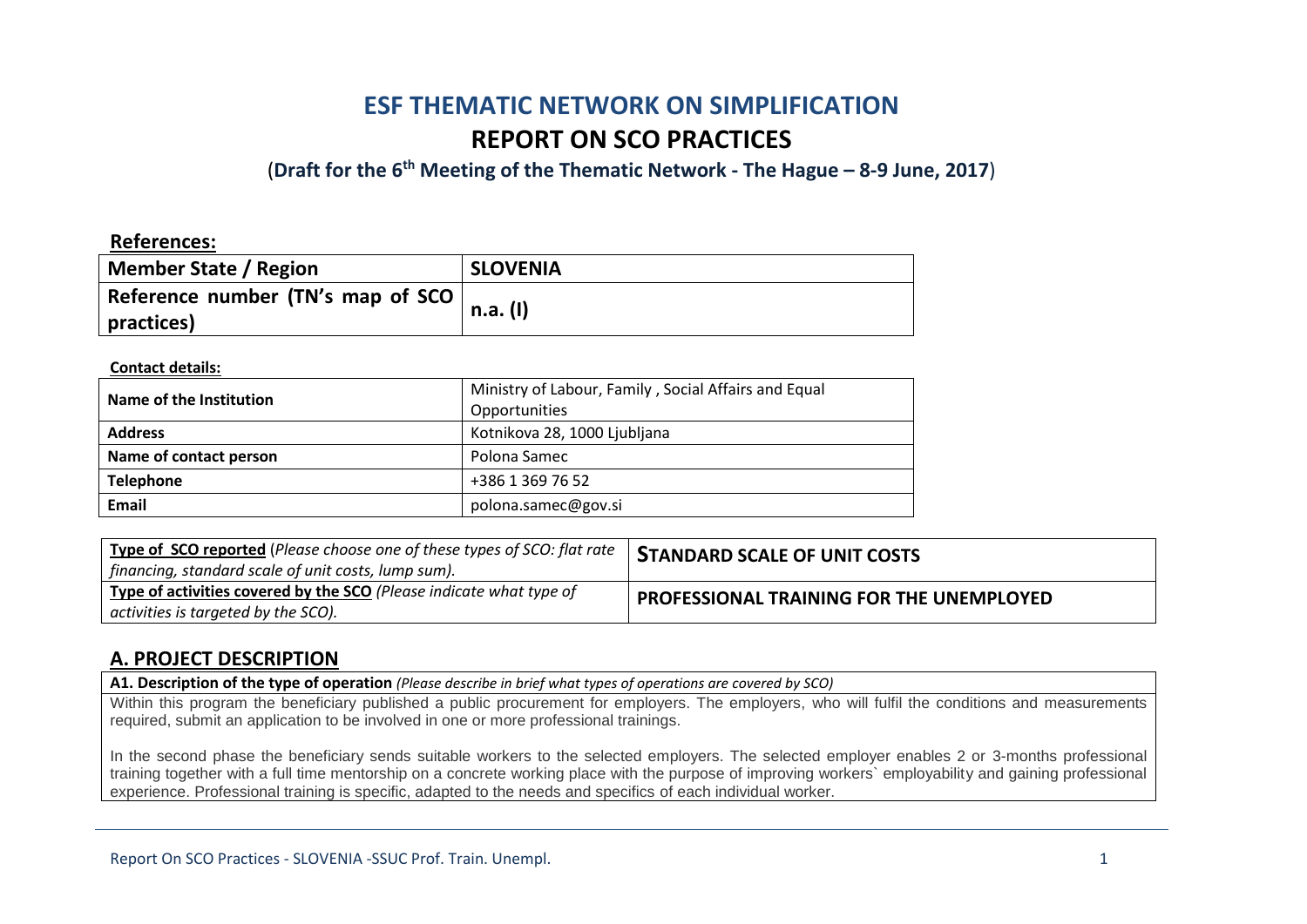#### **ESF THEMATIC NETWORK ON SIMPLIFICATION REPORT ON SCO PRACTICES** (**Draft for the 6th Meeting of the Thematic Network - The Hague – 8-9 June, 2017**)

**A2. Definition of outputs/results** (*Please give a short definition of outputs and/or results)*

The aim is to facilitate professional training to 4.525 unemployed persons from target groups. After the professional training it is expected that at least 20% of these persons from Western Slovenian Cohesion Region and 25% from the Eastern Slovenian Cohesion Region shall obtain job or will be employed.

**A3. Beneficiaries** *(please indicate the types of beneficiaries involved in the operations covered by SCO)*

Employment Service of Slovenia, Employers/Companies

**A4. Target group(s)** *(Please list target groups within projects covered by SCO)*

The following target groups are included in this program:

- unemploved, over 50 years old persons, registered at the Employment service for at least 3 months;
- unemployed persons, registered at the Employment Service for 12 or more months;
- unemployed persons with the education level below ISCED 3 and registered at the Employment Service for at least 3 months.

## **B. METHODOLOGY AND CALCULATION METHOD**

**B.1 Methodology** *(please indicate which methodology/ies has/have been used: Fair, equitable and verifiable method / use of existing EU schemes for similar types of operation and beneficiary /Use of existing own national schemes for similar types of operations and beneficiaries / use of rates and specific methods enshrined in the regulation or in a delegated act / use of a draft budget /combination of methodologies).*

*Please indicate if the concerned SCO has been covered by Art. 14(1) ESF)*

The SCO is based on combination of methods:

- a fair equitable and verifiable method, based on statistical data and other objective data (to determine minimum wage, price of medical examination and insurance)
- method of gathering historical data from similar operation from the past (2012, 2013).

**B.2 Calculation Methods** *(please describe how the calculations have been made)*

Standard scale of unit costs is a cost, that shall be refunded to employers for the execution of professional training for each included person. It is defined on the basis of EU Regulation no. 1304/2013, from 17 December 2013, with amendments, and Delegated EC Regulation no. 2015/2195, from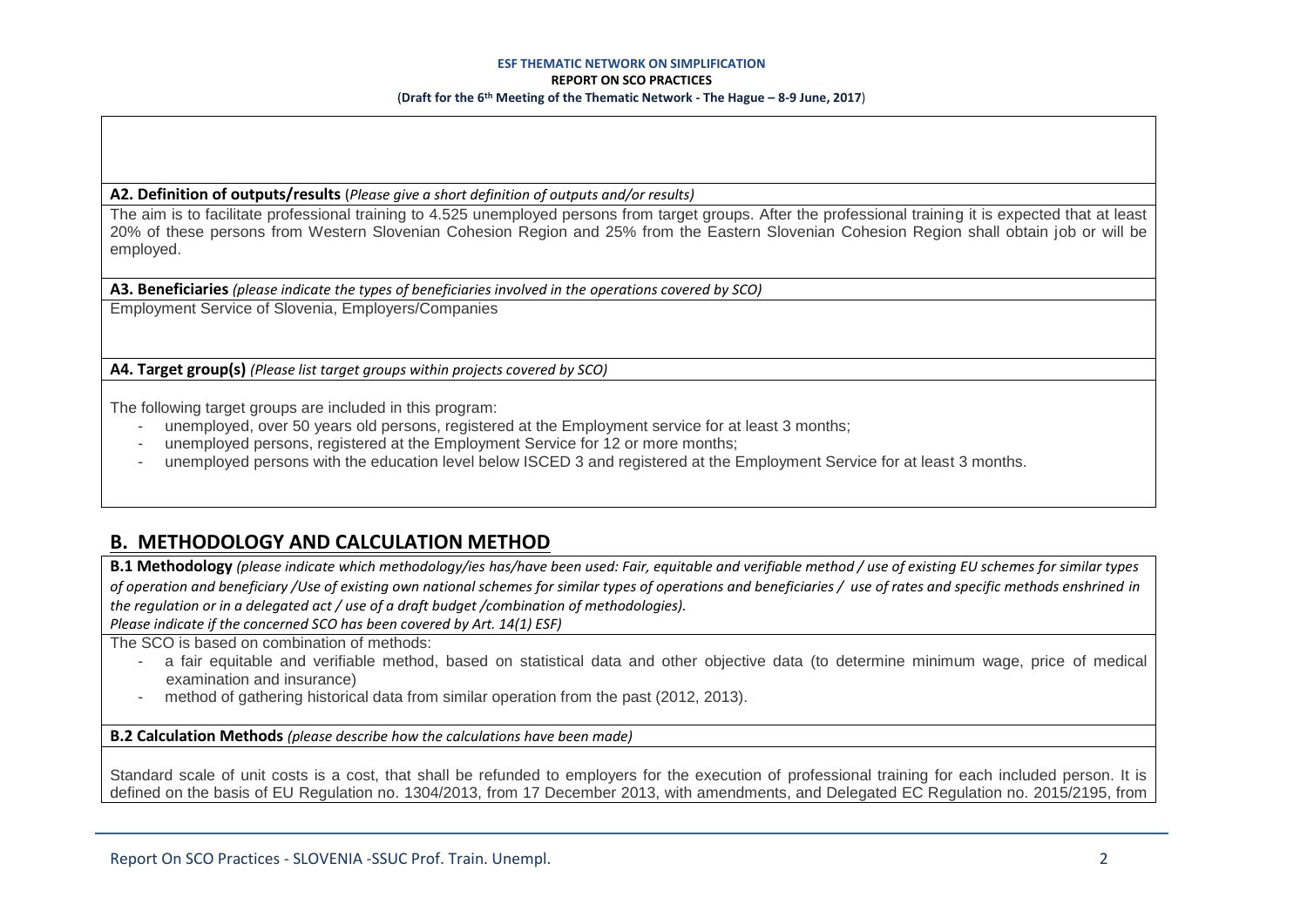9. July 2015. It comprises of:

- costs for internal mentor, who offers mentorship to the person from the target group;
- costs of medical examination prior to the professional training;
- costs of insurance against accidents at work.

The SCO is defined per person, included in professional training and depends on the duration of the training (2 or 3 months).

The cost for internal mentorship is based on minimum hours of mentorship per month and minimum wage. A mentor has to ensure 30 hours of mentorship from a full working time per month (i.e. 30 hours or 17,24% of average number of hours per month). The cost is then calculated as 17,24% of the minimum wage, which adds up to 136,33 EUR per month per included person. Since it is necessary to take into account the fact, that this cost is way lower in the case of self-employed persons (only 57,00 EUR). Taking into account the frequency of both costs from the similar program in 2012/2013, the average cost for internal mentorship per month was determined as 116,48 EUR per included person.

The cost of prior medical examination is based on the market price for 34 typical groups of professions, that require the same size of examination. The base average price in 2014 was 135,85 EUR. However, as calculated from the past similar program in 2012/2013, the price for 13,5% of the individuals was lower (their profession was classified as simple, auxiliary, so the medical exam was not so extensive). Therefore, the cost was reduced for 13,5% and the final cost was calculated as  $135.85 - 18.34 = 117.51$  or rounded to 118,00 EUR.

The cost for insurance against accidents at work was determined on the basis of a market price, which was 6,45 EUR per month (from day 1 to day 30 of on month). We had to take into account the fact, that one individual might start his training on day 15 of one month. In order to cover a 2-month training, the employer would have to pay a 3-months insurance and in case of a 3-month training, the employer would have to pay a 4-month insurance. The final cost was calculated as:

6,45 EUR x 3=19,35 EUR, rounded to 19,00 EUR in case of 3-month training 6,45 EUR  $x$  4 = 25,80 EUR, rounded to 26 EUR in case of 4-month training.

The calculation of the final SCO: 116,48 x 2 + 118 + 19 = **370 EUR per person for the 2-month training** 116,48 x 3 + 118 + 26 = **493 EUR per person for the 3-month training**.

We realise that the costs, covered by the program, is minimal and usually lower than real cost. But based on our previous experience from the same program in the past, it was assessed that the program brings a high added value to employers, so our financial means only represent an additional stimulation and are not the main reason, the employers decide to participate.

**B.3 Data source** *(please indicate the type of data used and the data source)*

A combination of data sources has been used:

- statistical legislation data (minimum wage)
- market research on prices for medical examination and cost for insurance against accidents at work, and
- historical data from other similar programmes in the past (Professional training for the unemployed 2011/2012)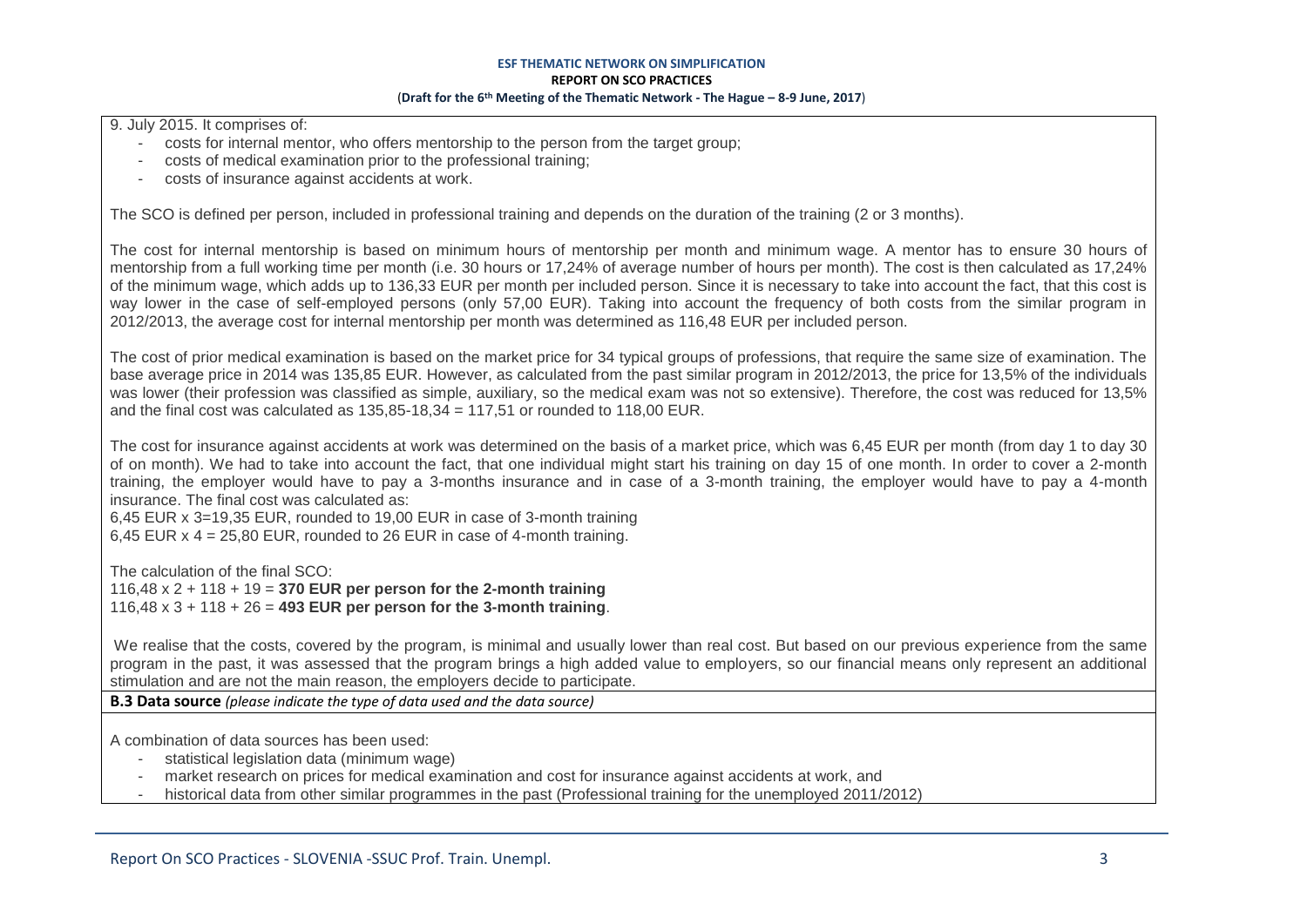## **C. IMPLEMENTATION OF SCO**

(*Please describe in brief what implementation rules and conditions have been set out)*

The beneficiary published an invitation of tenders for employers. Employers have to submit an application with a detailed description of the professional training program and the exact number of individuals to attain the program. The program is afterwards assessed by the beneficiary; a contract is signed for the execution of one project. In the next phase the beneficiary sends an individual from the target group to the employer. After the completion of the professional training, the employer submits a claim for payment.

### **D. AUDIT TRAIL**

*(Please provide a brief description of the audit trail for the concerned SCO, including documents, key contents/conditions and procedures)*

After the completion of professional training, an employer shall submit a request for payment together with the following documents:

- a list of presence of a person, who attained the training, for each calendar month of training
- evidence of hours from a mentor for each calendar month of training,
- a copy of medical examination results for the included person.
- a report on successful completion of professional training, with detailed description of the skills and knowledge obtained.

The beneficiary executes 100% administrative control and verification of the documentation before the payment. The IB (Intermediary Body) executes a sample control as well as on-the-spot control.

## **E. ASSESSMENT BY THE AUDIT AUTHORITY(IES) INCLUDING EVENTUAL EX ANTE ASSESSMENT**

*(If relevant, please explain how the audit authority has been involved in preparation and assessment of the SCO).* 

For the SCO in question, the methodology was prepared by the Beneficiary together with the Intermediary Body and afterwards approved by the Managing Authority. Audit authorities have no relevant role in the preparation or assessment of the methodology of SCO in Slovenia.

For the operation in question, there have been no audit assessments yet. However, in the previous Financial perspective 2007-2013, this same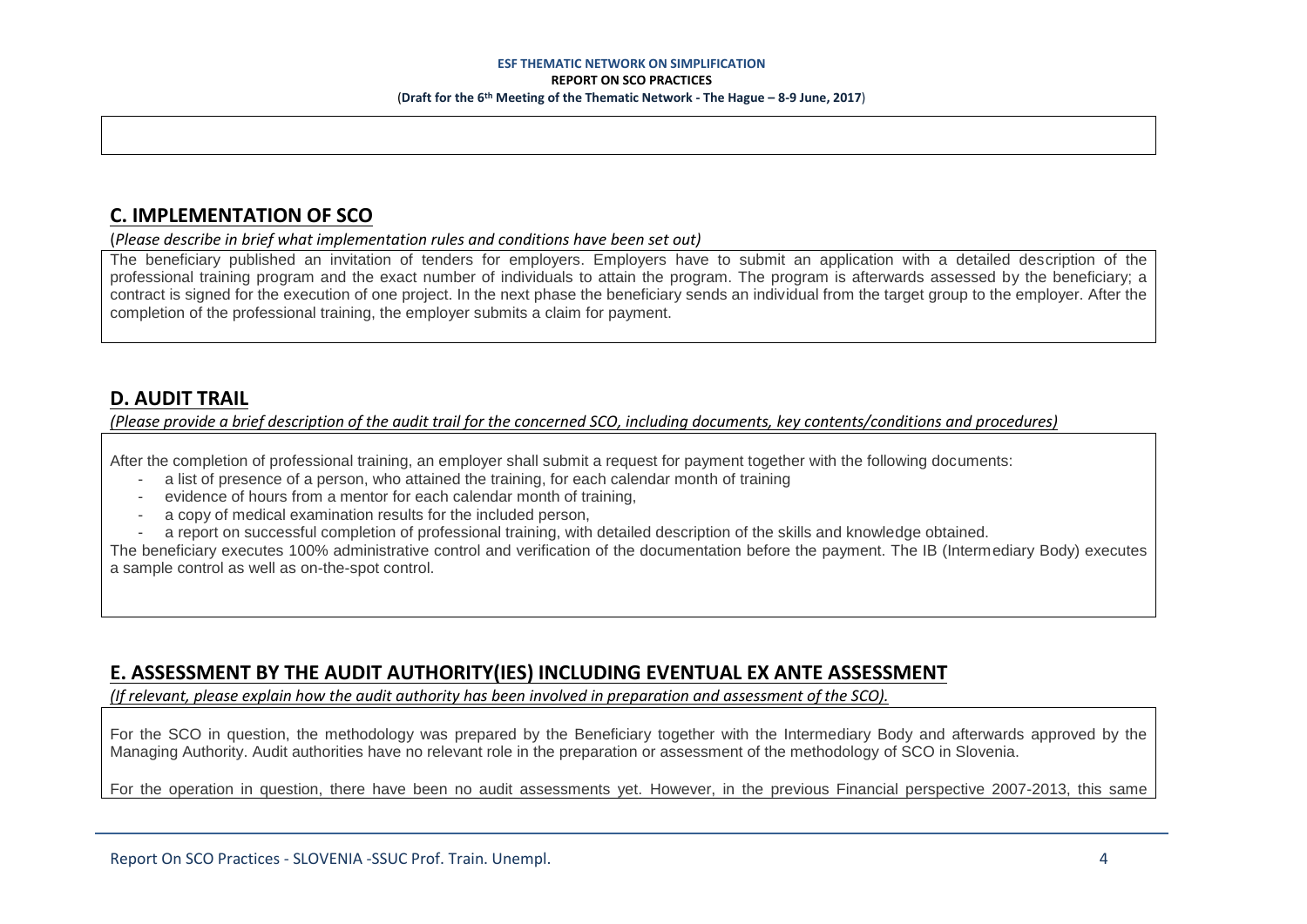#### **ESF THEMATIC NETWORK ON SIMPLIFICATION REPORT ON SCO PRACTICES** (**Draft for the 6th Meeting of the Thematic Network - The Hague – 8-9 June, 2017**)

program was assessed by the PA- Budget Supervision Office and Court of Audit and no irregularities were discovered.

#### **F. IMPACT OR ADDED VALUE FOR THE MA, BENEFICIARIES AND OTHER STAKEHOLDERS**

*(Please explain how you have perceived impact/added value of the SCO for the MA, beneficiaries and other stakeholders).* 

- 1. The process of submitting requests for payment by the employers has been simplified. More employers decide to submit applications, since their administrative burden has reduced and procedures of reimbursement have speeded up.
- 2. Beneficiaries can execute 100% control and verification much faster and reimburse the payment in much shorter period than before.
- 3. Verifications and controls by the IB are simplified, with only a few documents, so the procedures can be carried out in shorter period and can focus more on the results and outputs.

#### **G. SPECIFIC ISSUES FACED WITHIN CALCULATION AND IMPLEMENTATION OF THE SCO**

*(Please indicate any issues/problems/challenges you have experienced when setting out or implementing the SCO, i.e. high workload, state aid, public procurement, national legislation, revenues etc.)*

Since all information was available to calculate the SCO and the SCO was determined already in the previous Financial perspective, the process was not so demanding and we only had to deal with concrete situations and questions.

In the preparation of SCO the following questions had to be solved:

- The case, when an individual takes the medical examination, employer covers the cost, but afterwards the person does not attain the training. In such case, only costs of medical examination shall be reimbursed to the employer if the results of medical examination were negative and the employer already payed the costs.
- In case where professional training was interrupted, there were two options foreseen:
	- a) If professional training was interrupted because the participant was employed by the employer in question; in such case, the employer is eligible for the costs of 2-months training, regardless of the actual duration of the training;
	- b) If professional training was interrupted due to specific reasons on the side of the participant, the employer can claim a reimbursement of the proportional part of the SCO, depending on the actual period of participation. This period, in any case, cannot be longer than 2 months.